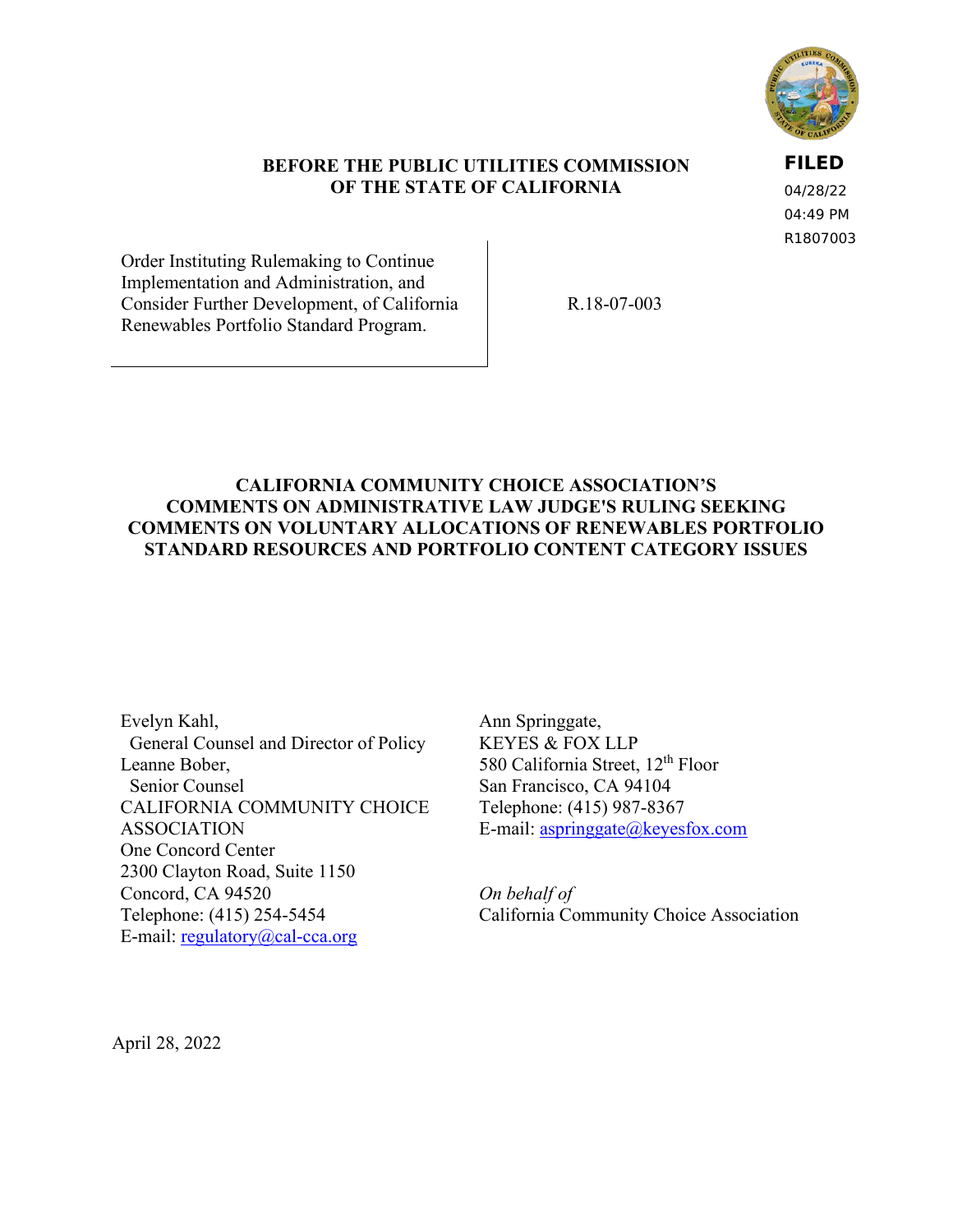|  | <b>TABLE OF CONTENTS</b> |
|--|--------------------------|
|--|--------------------------|

| I.        |  |                                                                                                                                                                                                                                                                                                                                                                                                                                 |  |  |
|-----------|--|---------------------------------------------------------------------------------------------------------------------------------------------------------------------------------------------------------------------------------------------------------------------------------------------------------------------------------------------------------------------------------------------------------------------------------|--|--|
| Π.        |  |                                                                                                                                                                                                                                                                                                                                                                                                                                 |  |  |
| A.        |  | RULING QUESTION 1: Should the Voluntary Allocation under the<br>VAMO process be considered "resales" for purposes of determining<br>PCC classifications? Why or why not? (a) If the Voluntary Allocation<br>should be considered a resale, how should PCC classification for pre-<br>June 1, 2010 RPS contract RECs be determined? (b) If the Voluntary<br>Allocation is not considered a resale, how should PCC classification |  |  |
|           |  | The Voluntary Allocations Under the VAMO Process are the<br>1.<br>Product of a Regulatory Mechanism Rather Than a "Sales"                                                                                                                                                                                                                                                                                                       |  |  |
|           |  | Statute and Commission Precedent do Not Require Voluntary<br>2.                                                                                                                                                                                                                                                                                                                                                                 |  |  |
|           |  | Retaining the PCC Classification of a Product Allocated<br>3.<br>Through the Voluntary Allocation Implements the Intent of the                                                                                                                                                                                                                                                                                                  |  |  |
| <b>B.</b> |  | RULING QUESTION 2: If the Commission determines that PCC-0<br>designation should be retained for this initial Voluntary Allocation<br>from IOUs to LSEs, how should subsequent resale of these contracts                                                                                                                                                                                                                        |  |  |
|           |  | Subsequent Resales of Contracts by LSEs After the Voluntary<br>1.                                                                                                                                                                                                                                                                                                                                                               |  |  |
| C.        |  | RULING QUESTION 3: While D.21-05-030 (Table 2) provides a<br>schedule for the VAMO process, it also authorizes the RPS proceeding<br>to adjust the timing and process for the filings. Does our consideration<br>of Voluntary Allocations and PCC classification issues necessitate a<br>change in that schedule? If so, propose a revised schedule and                                                                         |  |  |
|           |  | The VAMO Timeline Proposed in the Phase 2 Decision Should<br>1.<br>be Revised for the Voluntary Allocation to Proceed Only After<br>Commission Resolution of the PCC Classification and IOU Pro                                                                                                                                                                                                                                 |  |  |
| III.      |  |                                                                                                                                                                                                                                                                                                                                                                                                                                 |  |  |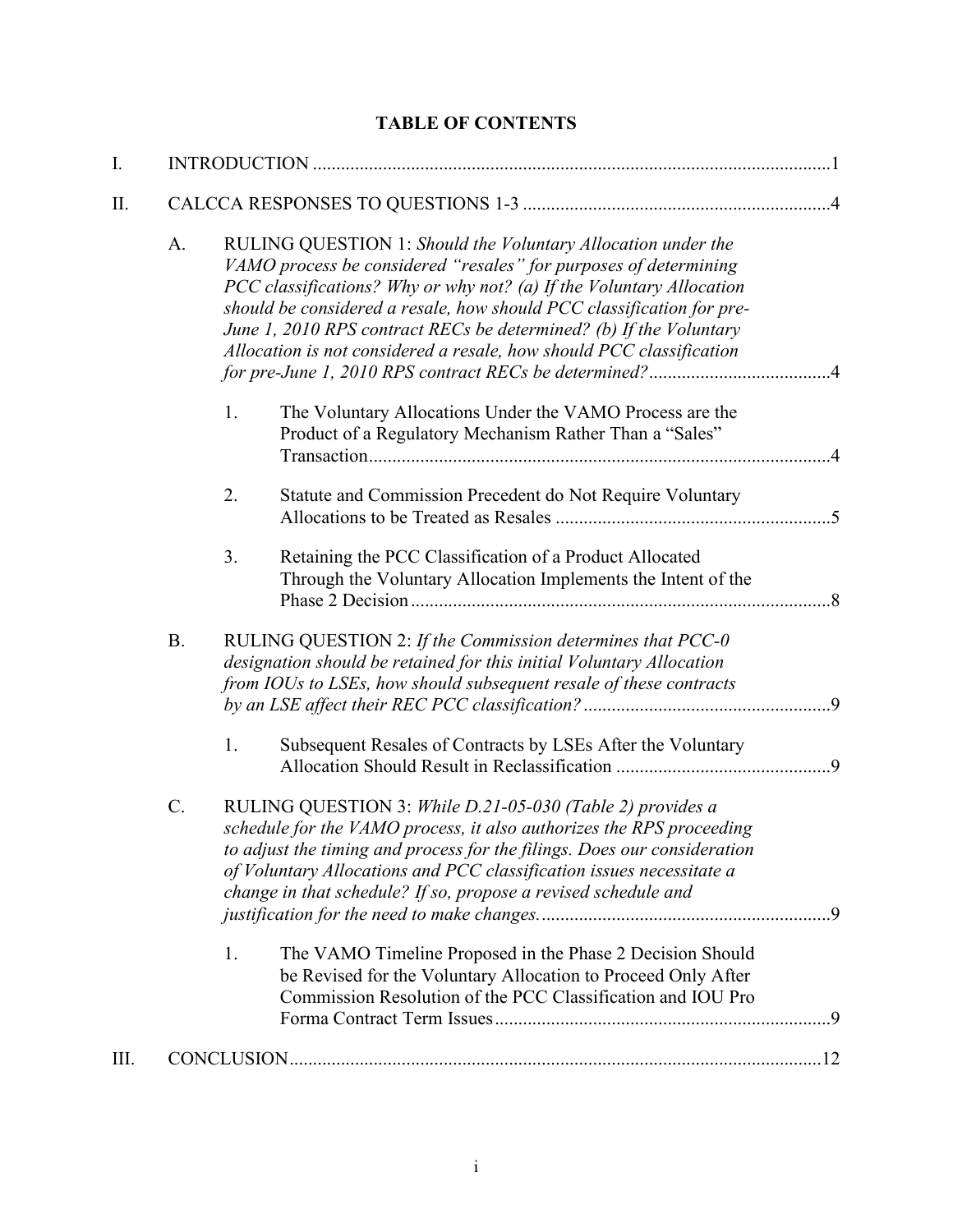# **TABLE OF AUTHORITIES**

# **California Public Utilities Code**

# **California Public Utilities Commission Decisions**

# **California Public Utilities Commision Proceedings**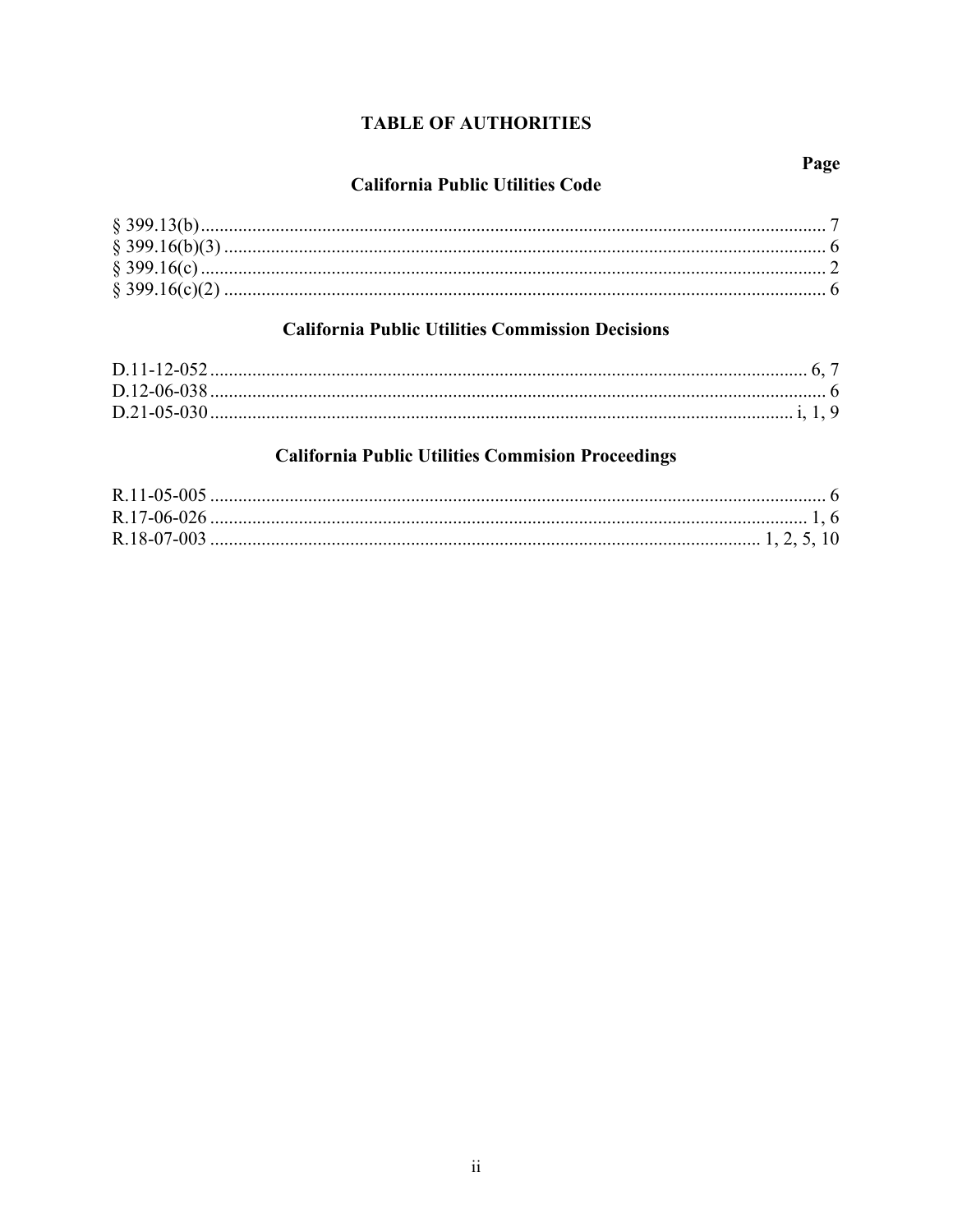#### **SUMMARY OF RECOMMENDATIONS**

- $\checkmark$  The California Public Utilities Commission (Commission) should find that the allocation of renewable energy credits (RECs) to non-investor-owned utility (IOU) load-serving entities (LSEs) pursuant to the Voluntary Allocation process are not "resales" that require reclassification of their Portfolio Content Category (PCC).
- $\checkmark$  Subsequent resales of the RECs obtained through the Voluntary Allocation process should be reclassified for PCC purposes; and
- The Commission should adopt the Voluntary Allocation Market Offer (VAMO) schedule proposed by CalCCA.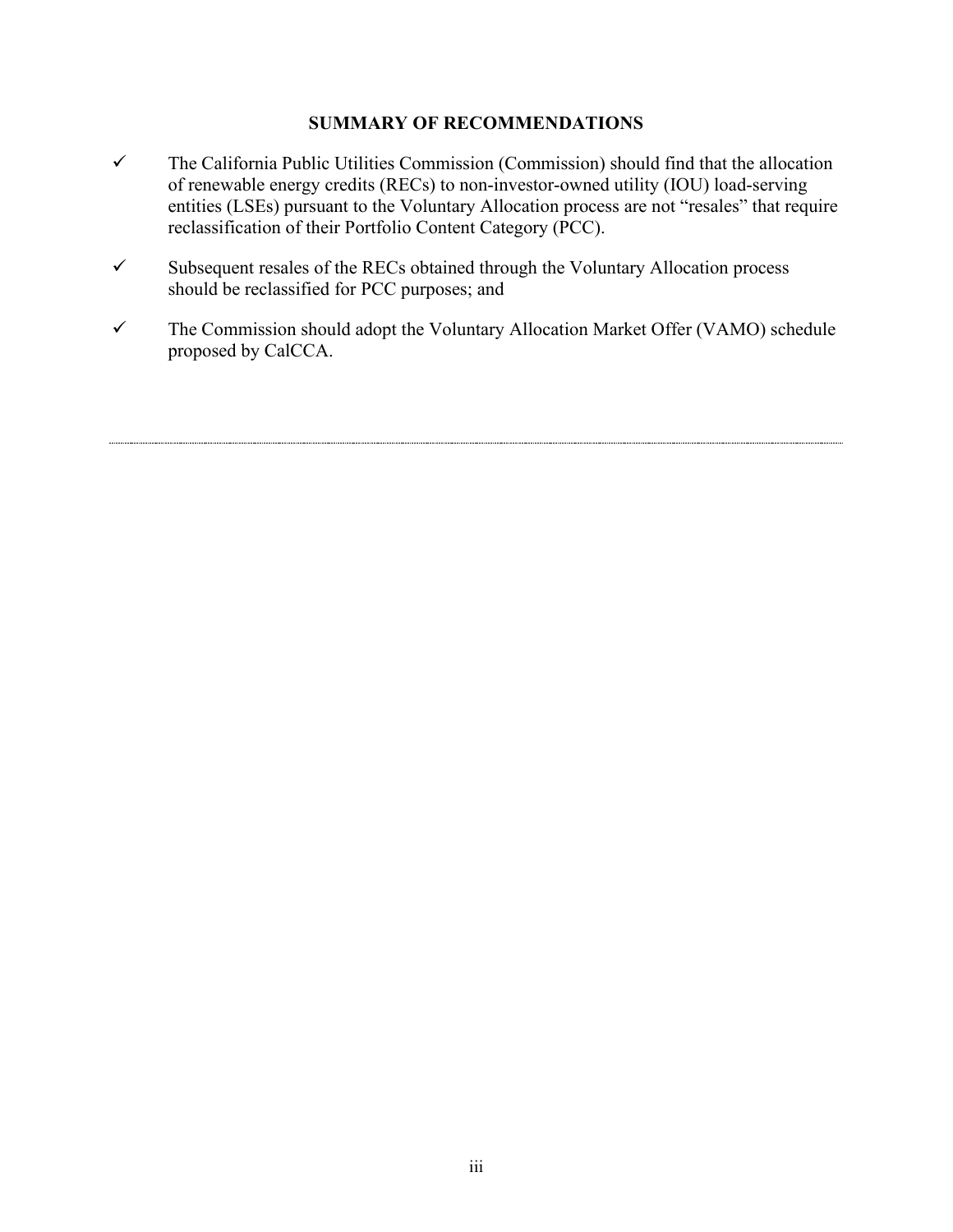### **BEFORE THE PUBLIC UTILITIES COMMISSION OF THE STATE OF CALIFORNIA**

Order Instituting Rulemaking to Continue Implementation and Administration, and Consider Further Development, of California Renewables Portfolio Standard Program.

R.18-07-003

### **CALIFORNIA COMMUNITY CHOICE ASSOCIATION'S COMMENTS ON ADMINISTRATIVE LAW JUDGE'S RULING SEEKING COMMENTS ON VOLUNTARY ALLOCATIONS OF RENEWABLES PORTFOLIO STANDARD RESOURCES AND PORTFOLIO CONTENT CATEGORY ISSUES**

The California Community Choice Association<sup>[1](#page-4-1)</sup> (CalCCA) submits these Comments in

response to the Administrative Law Judge's Ruling Seeking Comments on Voluntary Allocations

of Renewables Portfolio Standard Resources and Portfolio Content Category Issues (Ruling),

issued on April 18, 2022.

#### <span id="page-4-0"></span>**I. INTRODUCTION**

Decision (D.) 21-05-030 (Phase 2 Decision) in the Power Charge Indifference

Adjustment (PCIA) proceeding establishes new requirements for IOU portfolio optimization,

including the VAMO. The Phase 2 Decision leaves details regarding the implementation of

VAMO to this Renewables Portfolio Standard (RPS) proceeding.<sup>[2](#page-4-2)</sup> The Ruling requests party

<span id="page-4-1"></span><sup>1</sup> California Community Choice Association represents the interests of 23 community choice electricity providers in California: Apple Valley Choice Energy, Central Coast Community Energy, Clean Energy Alliance, Clean Power Alliance, CleanPowerSF, Desert Community Energy, East Bay Community Energy, Lancaster Choice Energy, Marin Clean Energy, Orange County Power Authority, Peninsula Clean Energy, Pico Rivera Innovative Municipal Energy, Pioneer Community Energy, Pomona Choice Energy, Rancho Mirage Energy Authority, Redwood Coast Energy Authority, San Diego Community Power, San Jacinto Power, San José Clean Energy, Santa Barbara Clean Energy, Silicon Valley Clean Energy, Sonoma Clean Power, and Valley Clean Energy.

<span id="page-4-2"></span><sup>2</sup> D.21-05-030, *Phase 2 Decision on Power Charge Indifference Adjustment Cap and Portfolio Optimization,* R.17-06-026 (May 20, 2021) (Phase 2 Decision) at 37 (proposing a timeline for the first VAMO, "subject to adjustments in the RPS proceeding").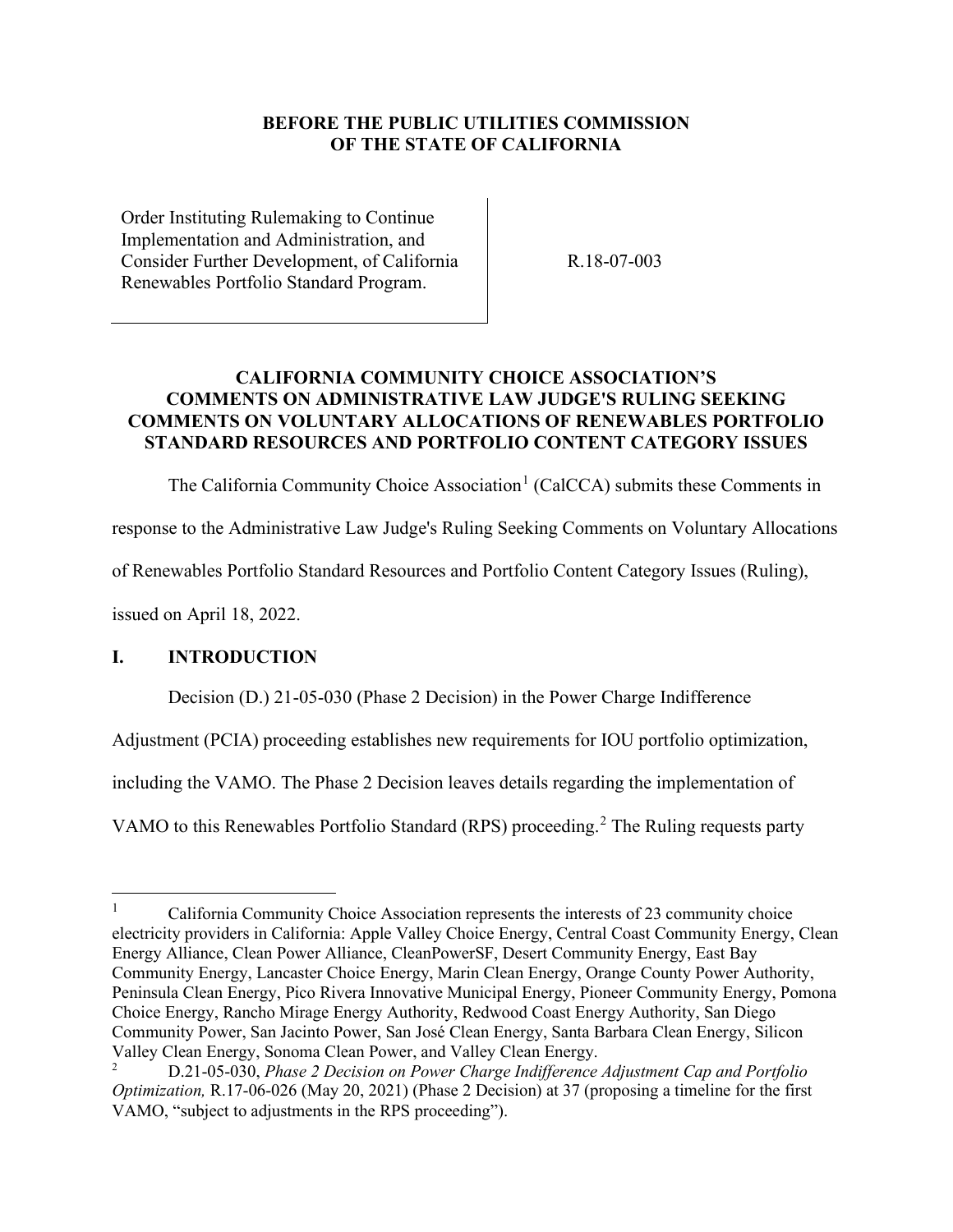comments on two of these details: (1) Portfolio Content Category (PCC) classification following the Voluntary Allocation; and  $(2)$  the VAMO timeline.<sup>[3](#page-5-0)</sup>

The Phase 2 Decision creates the Voluntary Allocation process in which non-IOU LSEs serving customers previously served by the IOU are allocated a "slice" of the IOU's PCIAeligible RPS resources, including PCC 0 resources. The compliance "value" of such resources to the non-IOU LSEs depends greatly on the PCC classification such resources receive upon allocation. As noted in the Ruling, the IOUs filed a Joint Motion on December 8, 2021 requesting clarification that the PCC classification of RECs will not be changed when those RECs are directly allocated under the Voluntary Allocation process.<sup>[4](#page-5-1)</sup> CalCCA filed a response to the Joint Motion on December 23, 2021, supporting the Joint IOU's position.<sup>[5](#page-5-2)</sup> CalCCA agrees with the Joint IOUs that the intent of the Phase 2 Decision is to allow the recipient LSEs to "step into the shoes" of the IOUs with respect to the allocated resources. There is no language in statutes or Commission decisions regarding PCC classification that prevents LSEs from receiving in the allocation the classification the resources receive while they are held by the IOU.

With respect to the timeline, the VAMO schedule was originally introduced in Table 2 of the Phase 2 Decision,<sup>[6](#page-5-3)</sup> which anticipates possible changes to the timeline: "[w]e expect to implement the initial RPS VAMO . . . as follows, *subject to adjustments in the RPS* 

<span id="page-5-0"></span><sup>3</sup> As noted in the Ruling, PCC 0 RECs (*i.e.,* RECs generated pursuant to contracts executed before June 1, 2010) count in full for RPS compliance without regard to the quantitative requirements for the use of each PCC established by Public Utilities Code § 399.16(c). Ruling at 3.

<span id="page-5-1"></span><sup>4</sup> Ruling at 2; *Joint Motion of Southern California Edison Company (U 338-E), Pacific Gas and Electric Company (U 39-E) and San Diego Gas & Electric Company (U 902-E) to Amend Scoping Memorandum to Accommodate Voluntary Allocation Structure*, R.18-07-003 (Dec. 8, 2021) (Joint Motion) at 6.

<span id="page-5-2"></span><sup>5</sup> *California Community Choice Association's Response to Joint Motion of Southern California Edison Company (U 338-E), Pacific Gas and Electric Company (U 39-E) and San Diego Gas & Electric Company (U 902-E) to Amend Scoping Memorandum to Accommodate Voluntary Allocation Structure,* R.18-07-003 (Dec. 23, 2021) (CalCCA Response to Joint Motion).

<span id="page-5-3"></span><sup>6</sup> Phase 2 Decision, Table 2 at 37.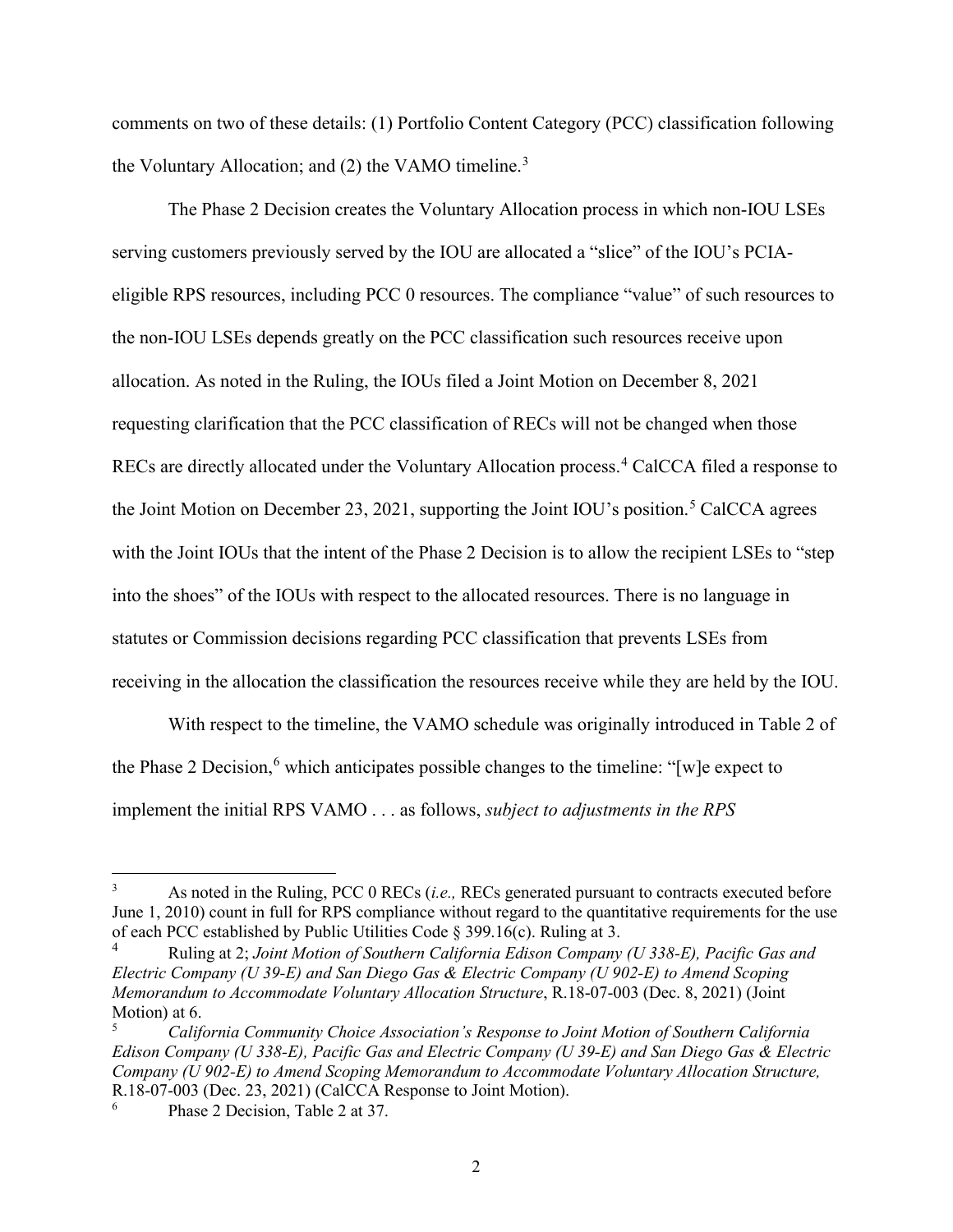*proceeding."[7](#page-6-0)* Since the Phase 2 Decision, certain milestones in the Phase 2 Decision have been missed, and many uncertainties and questions with respect to the requirements for the VAMO remain. For example, the IOUs were required by the Phase 2 Decision to "inform LSEs of their potential Voluntary Allocation shares" in February 2022.<sup>[8](#page-6-1)</sup> Many community choice aggregators (CCAs), however, have yet to receive adequate information regarding their potential Voluntary Allocation shares.<sup>[9](#page-6-2)</sup> Several filings and orders have also been issued that have revised the schedule in piecemeal fashion, but uncertainties regarding the VAMO schedule persist.

The outstanding issues on PCC classification and the schedule uncertainties currently

present obstacles for non-IOU LSEs considering whether to elect to take their Voluntary

Allocations. [10](#page-6-3) Accordingly, CalCCA recommends that the Commission:

 $\checkmark$  Find that the allocation of RECs to non-IOU LSEs pursuant to the Voluntary Allocation process are not "resales" that require reclassification;

<span id="page-6-0"></span><sup>7</sup> *Id.* at 37.

<span id="page-6-1"></span><sup>8</sup> *Id.*, Table 2 at 38.

<span id="page-6-2"></span><sup>9</sup> For example, SDG&E unilaterally informed LSEs by email that it would revise its schedule to provide the forecast by April 29, 2022. PG&E states on its website dedicated to VAMO that it plans to "inform[] eligible LSEs of initial forecast allocation shares for Voluntary Allocation" on May 16, 2022, when it files its ERRA Forecast Application. However, by letter dated April 21, 2022 to the Executive Director of the Commission, PG&E requested an extension to May 31, 2022 to file its ERRA Forecast Application. PG&E's request for extension was granted by the Executive Direct by letter dated April 27, 2022. PG&E has yet to inform CCAs of a change to the date it will inform of the initial forecast allocation shares, and has not updated its VAMO website to reflect the change to May 31, 2022. PG&E's VAMO website is located a[t https://www.pge.com/en\\_US/for-our-business-partners/energy-supply/electric](https://www.pge.com/en_US/for-our-business-partners/energy-supply/electric-rfo/wholesale-electric-power-procurement/2022-rps-voluntary-allocation.page?WT.mc_id=Vanity_rfo-2022-rps-voluntary-allocation)[rfo/wholesale-electric-power-procurement/2022-rps-voluntary-allocation.page?WT.mc\\_id=Vanity\\_rfo-](https://www.pge.com/en_US/for-our-business-partners/energy-supply/electric-rfo/wholesale-electric-power-procurement/2022-rps-voluntary-allocation.page?WT.mc_id=Vanity_rfo-2022-rps-voluntary-allocation)[2022-rps-voluntary-allocation](https://www.pge.com/en_US/for-our-business-partners/energy-supply/electric-rfo/wholesale-electric-power-procurement/2022-rps-voluntary-allocation.page?WT.mc_id=Vanity_rfo-2022-rps-voluntary-allocation)

<span id="page-6-3"></span><sup>10</sup> In addition, currently under suspension are the IOU Advice Letters proposing pro forma contracts for the Voluntary Allocation. *See* PG&E Advice 6517-E (Feb. 28, 2022), *suspended up to 120 days* (Mar. 29, 2022), *supplemented by* PG&E Advice 6517-E-A (Apr. 11, 2022); SCE Advice 4732-E (Feb. 28, 2022), *supplemented by* SCE Advice 4732-E-A (Mar. 18, 2022), *suspended up to 120 days* (Mar. 29, 2022); SDG&E Advice 3962-E (Feb. 28, 2022), *suspended up to 120 days* (Mar. 29, 2022). CalCCA filed protests to all three Advice Letters regarding unacceptable terms in the pro forma contracts. *See CalCCA Protest to PG&E AL 6517-E* (Mar. 21, 2022)*, CalCCA Protest to SCE AL 4732-E* (Mar. 21, 2022)*, CalCCA Protest to SDG&E AL 3962-E* (Mar. 21, 2022). Resolution of the outstanding issues with respect to the pro forma contracts is also necessary to provide certainty to parties considering accepting their Voluntary Allocations.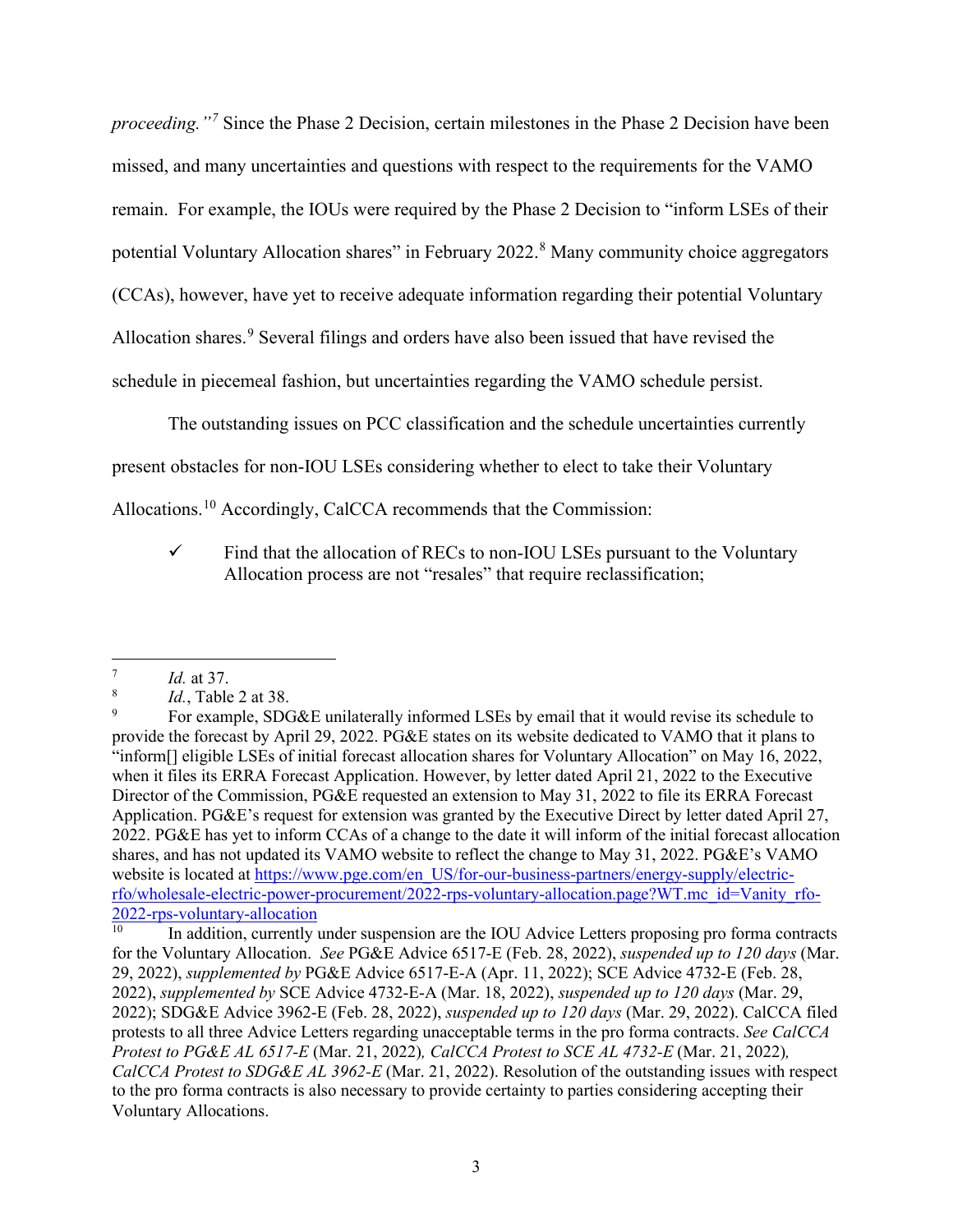- $\checkmark$  Find that subsequent resales of the RECs obtained through the Voluntary Allocation process should be reclassified; and
- $\checkmark$  Adopt the VAMO schedule proposed by CalCCA.

# <span id="page-7-1"></span><span id="page-7-0"></span>**II. CALCCA RESPONSES TO QUESTIONS 1-3**

**A. RULING QUESTION 1:** *Should the Voluntary Allocation under the VAMO process be considered "resales" for purposes of determining PCC classifications? Why or why not? (a) If the Voluntary Allocation should be considered a resale, how should PCC classification for pre-June 1, 2010 RPS contract RECs be determined? (b) If the Voluntary Allocation is not considered a resale, how should PCC classification for pre-June 1, 2010 RPS contract RECs be determined?*

 Voluntary Allocations should not be considered resales for purposes of determining PCC classifications. A Voluntary Allocation is not a traditional "sales" transaction – it is instead a Commission-approved and overseen regulatory mechanism to transfer to departed load customers the benefits of resources procured on their behalf. In addition, no statutes or Commission precedent require Voluntary Allocations to be treated as resales, or otherwise address this unique situation. As a result, RECs for pre-June 1, 2010 RPS contracts should retain the PCC classification held by the IOU prior to the Voluntary Allocation to the non-IOU LSE.

## **1. The Voluntary Allocations Under the VAMO Process are the Product of a Regulatory Mechanism Rather Than a "Sales" Transaction**

<span id="page-7-2"></span>CalCCA has and continues to support the Joint IOUs' position that Voluntary Allocations are not comparable to resale arrangements, and therefore PCC classifications should not be changed because the resource is allocated. As the IOUs discuss in detail in the Joint Motion, the Voluntary Allocation process is not a standard sales transaction.<sup>[11](#page-7-3)</sup> The Voluntary Allocation is a Commission-approved and overseen regulatory mechanism, not a sale. It is intended to transfer the value of attributes to the parties on whose behalf the original contracts were procured. As the

<span id="page-7-3"></span> $11$  Joint Motion at 6-9.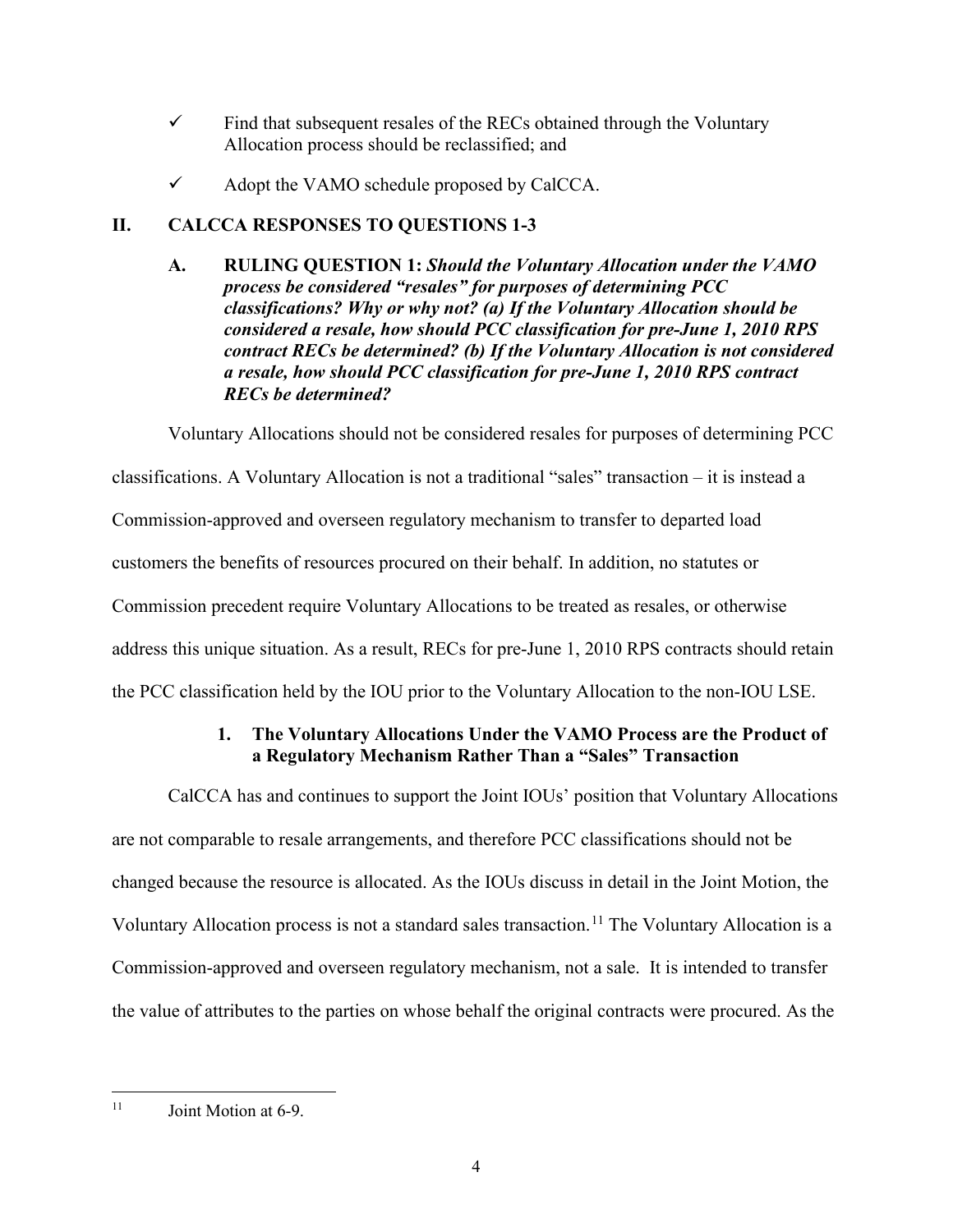IOUs have explained, "[a]llocation of the [RECs] under the Voluntary Allocation process simply allows the value of [Power Content Category] 0 RECs to follow the departed load customers who are already obligated to pay for them."[12](#page-8-1) The Voluntary Allocation is a specific response to a unique challenge: ensuring bundled and departed load customers each bear their share of costs, and enjoy their share of benefits, of resources purchased on their behalf.

Voluntary Allocations bear none of the hallmarks of a traditional "sales" transaction. The product offered is a unique "slice" of the IOU's PCIA-eligible RPS portfolio, and the price to be paid is not subject to negotiation. Only certain counterparties (i.e., the non-IOU LSEs serving departed customers for whom the RECs were procured) are even eligible to participate, and their level of participation is fixed by the Phase 2 Decision. Under the Voluntary Allocation, the recipient LSEs have no contact with the original seller, and the underlying contract itself remains untouched, including its term. Voluntary Allocations do not bear the hallmarks of traditional sales because the allocations are intended to accomplish a different, and complex, set of objectives.

#### **2. Statute and Commission Precedent do Not Require Voluntary Allocations to be Treated as Resales**

<span id="page-8-0"></span>Permitting Voluntary Allocations to retain the original PCC classification of the original holder does not, as has been argued by TURN and CUE, fail "to conform to Commission precedent implementing the governing statutory requirements."[13](#page-8-2) In addition, TURN and CUE's arguments that the Joint IOUs "seek to override [the Phase 2 Decision] and relitigate issues already resolved in that decision"<sup>[14](#page-8-3)</sup> are not consistent with the actual findings of the Phase 2

<span id="page-8-2"></span>13 *Response of The Utility Reform Network and the Coalition of California Utility Employees to the Joint Motion of Southern California Edison Company, Pacific Gas and Electric Company and San Diego Gas & Electric Company to Amend Scoping Memorandum to Accommodate Voluntary Allocation Structure,* R.18-07-003 (December 23, 2021) (TURN/CUE Response) at 1*.*

<span id="page-8-1"></span><sup>12</sup> *Id.* at 7.

<span id="page-8-3"></span><sup>14</sup> *Id.* at 3.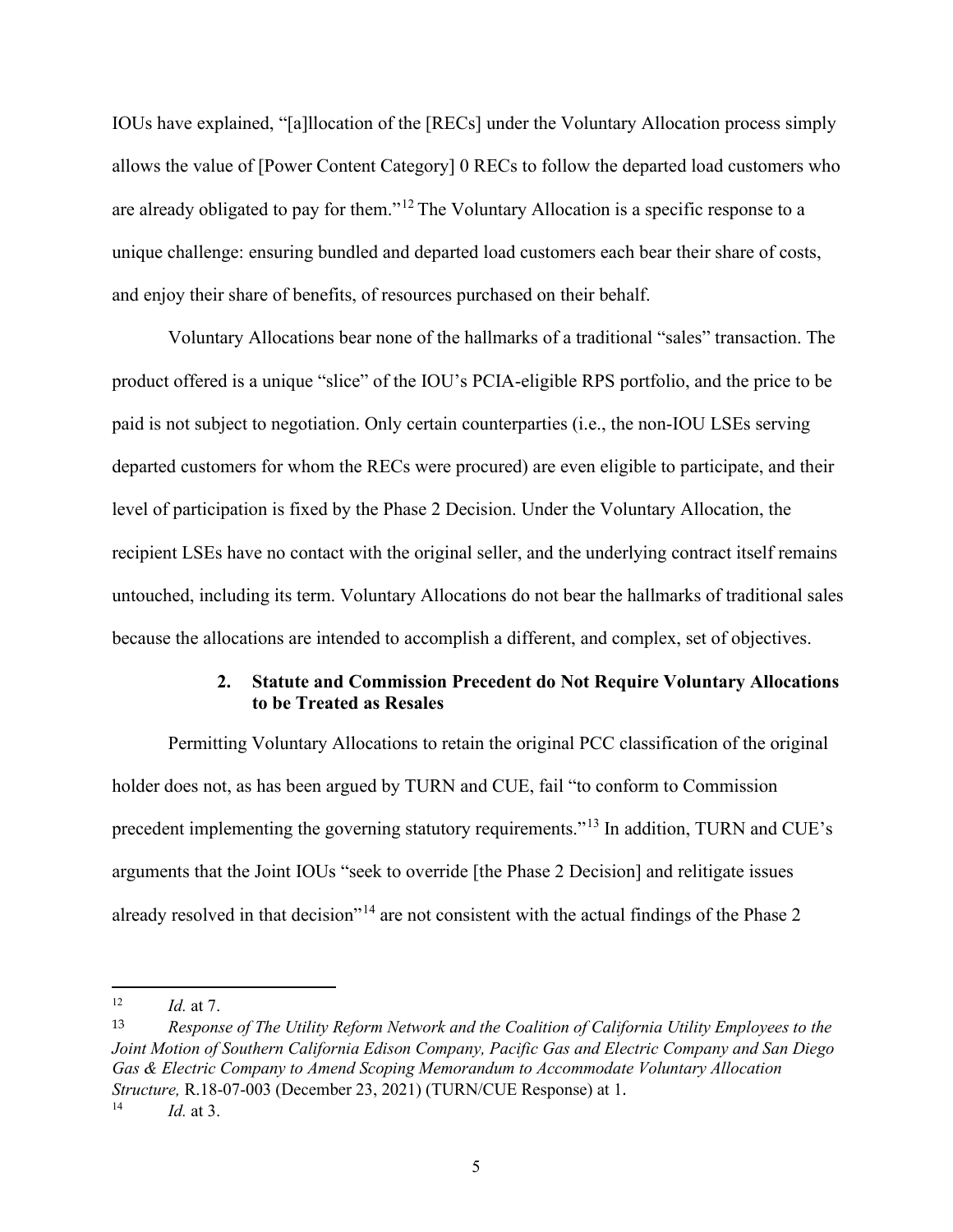Decision. TURN is correct that the Commission has previously considered the question of whether long-term treatment can be retained if contracts are "repackaged" as short-term transactions for RPS compliance.<sup>15</sup> But notwithstanding TURN's repeated efforts to liken them,<sup>16</sup> allocations under VAMO structured to redistribute the costs and benefits of the IOUs' RPS portfolios are simply not resales. Neither statute nor Commission decision has determined that they are. In fact, the implication that there has been a decision on this point is incorrect. TURN and CUE's arguments are unpersuasive and rely on precedent that does not support their positions.

### **a. Commission Precedent Finding that Unbundling of Energy and RECs Results in PCC Reclassification Does Not Apply to the Voluntary Allocation**

TURN and CUE make a general pronouncement that the IOU's proposal "fails to conform

to Commission precedent implementing the governing statutory requirements<sup>"[17](#page-9-2)</sup> because "[p]ursuant

to D.11-12-052, any resale of energy and/or RECs associated with [contracts executed prior to June

1, 2010] must be assigned the PCC that would apply if the resource was first contracted after June 1,

2010."[18](#page-9-3) TURN and CUE's reliance on D.11-12-052 is disingenuous. TURN and CUE quote

the following sentence from D.11-12-052 as support for their argument (emphasis added):

If any RECs from a contract signed prior to June 1, 2010, are *unbundled and sold separately* after June 1, 2010, the underlying energy may not be used for RPS compliance; and the unbundled RECs will be counted in accordance with the limitations on § 399.16(b)(3), as set out in § 399.16(c)(2).<sup>[19](#page-9-4)</sup>

<span id="page-9-0"></span><sup>15</sup> *See* D.12-06-038, *Decision Setting Compliance Rules for the Renewables Portfolio Standard Program,* R.11-05-005 (June 21, 2012) at 44.

<span id="page-9-1"></span><sup>16</sup> *See, e.g., Reply Comments of The Utility Reform on the Proposed Phase 2 Decision of ALJ Wang on Power Charge Indifference Adjustment Cap and Portfolio Optimization*, R.17-06-026 (May 3, 2021) at

<span id="page-9-2"></span> $\frac{2}{17}$ <sup>17</sup> TURN/CUE Response at 1.<br><sup>18</sup>  $Id$  at 3

<span id="page-9-3"></span> $\frac{18}{19}$  *Id.* at 3.

<span id="page-9-4"></span><sup>19</sup> D.11-12-052, *Decision Implementing Portfolio Content Categories for the Renewables Portfolio Standard Program,* R.11-05-005 (Dec. 15, 2011) at 62.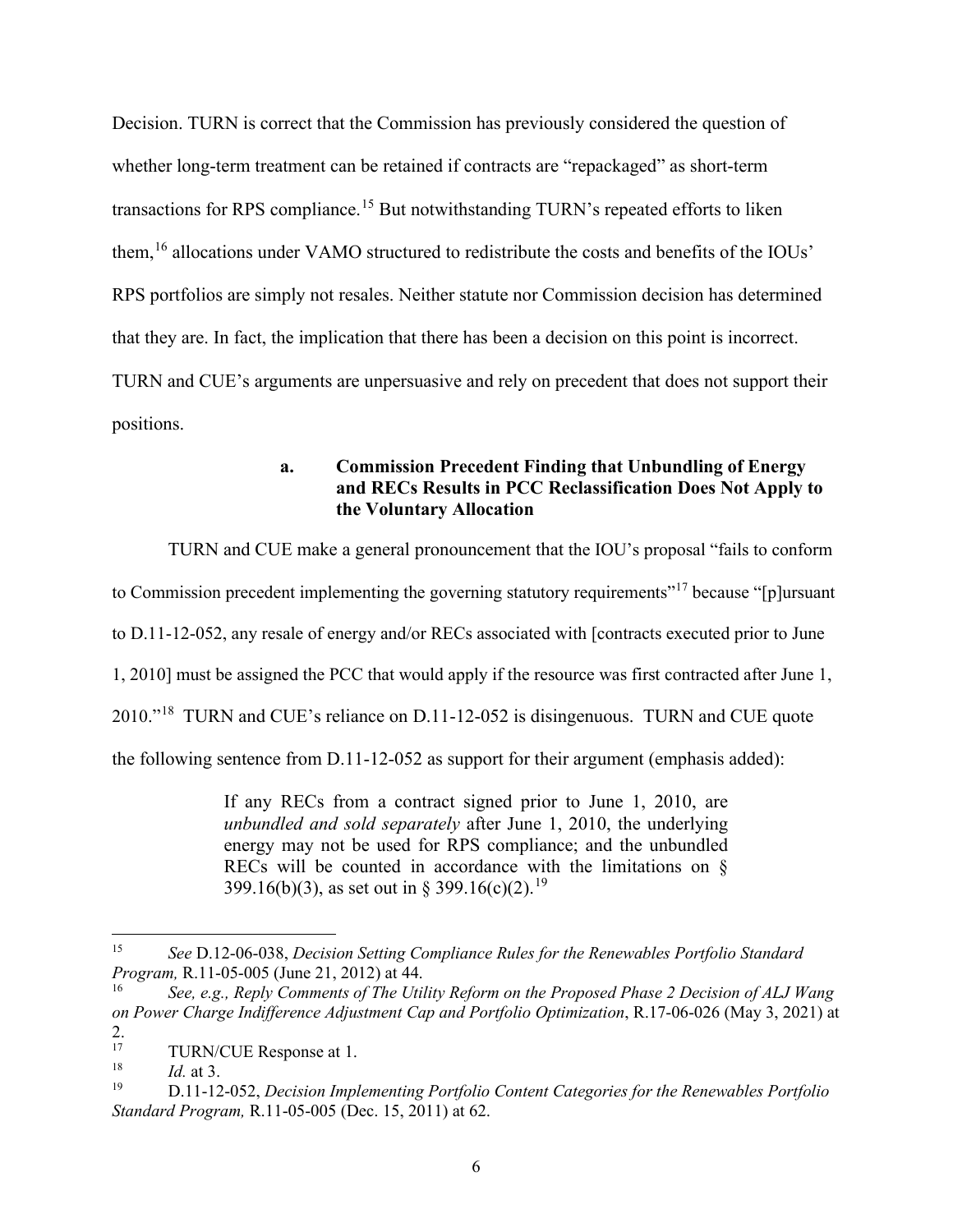But this language does not support their preferred reading. TURN and CUE would have us believe the resale is the key to changing the PCC classification. However, the sentence makes clear it is the fact of the *unbundling* and *separate* sale of energy and RECs that changes the classification, not the resale. In fact, D.11-12-052's Conclusions of Law and Ordering Paragraphs make this point. Conclusion of Law 24 states that RECs from PCC 0 contracts that are "unbundled" and sold separately are subject to reclassification.  $^{20}$  $^{20}$  $^{20}$  Ordering Paragraph 17 repeats this same language.<sup>[21](#page-10-1)</sup> Thus, TURN/CUE's argument is misplaced and should be rejected.

### **b. The Phase 2 Decision's Holding Regarding Long-Term Contracting Requirements Does Not Apply to PCC Classification on Voluntary Allocation**

TURN and CUE also argue that the Phase 2 Decision holds "that the allocation of contracts under the VAMO should be treated as a resale for purposes of compliance with the long-term contracting requirements outlined in §399.13(b)." <sup>[22](#page-10-2)</sup> This, again, is simply not the case.

The language cited by TURN and CUE in support of this position actually concerns the treatment of long-term allocations under the long-term contracting requirements in § 399.13(b).<sup>[23](#page-10-3)</sup> The Phase 2 Decision requires long term allocations to last for a specified period of years to receive "long-term" treatment under the RPS requirements. But the Phase 2 Decision does not even address, let alone dispose of the underlying issue – whether or not the allocations are resales for PCC classification purposes.

<span id="page-10-1"></span><span id="page-10-0"></span><sup>20</sup> *Id.* at 75.<br>
<sup>21</sup> *Id.* at 82-83.<br>
22 **TUPN/CUE** 

<span id="page-10-3"></span><span id="page-10-2"></span><sup>&</sup>lt;sup>22</sup> TURN/CUE Response at 3.<br><sup>23</sup> Phase 2 Decision at 22 ("[w]e conclude that providing an opportunity for LSEs to receive longterm credit for RPS contracts that have less than 10 years remaining through Voluntary Allocations would violate Section 399.13(b). Thus, generation from IOUs' long--term contracts in an allocation with less than 10 years remaining will be included in short-term allocations.").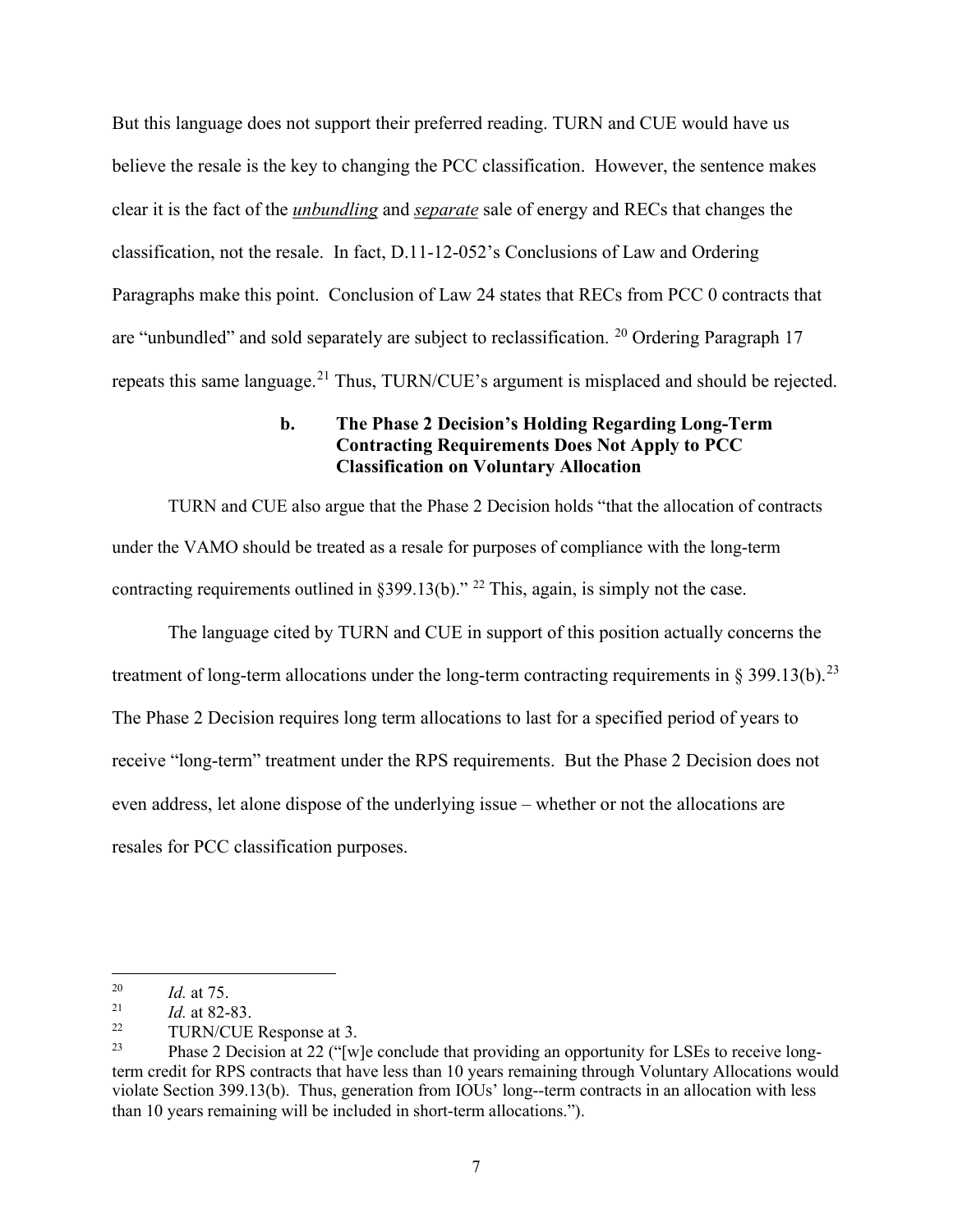TURN and CUE's underlying concern seems to be what they term "perceived loopholes established for VAMO resources" that could be created if PCC classifications transfer to the recipients of the Voluntary Allocation.<sup>[24](#page-11-1)</sup> But there are no "loopholes" precisely because there is no statutory language or Commission decision directly addressing the question of PCC classification in the context of a Voluntary Allocation. This issue has simply not been addressed. In addition, the Commission would not be creating a "loophole" by finding that the allocations are not resales because of their unique status as a Commission created mechanism rather than an actual sale.

#### **3. Retaining the PCC Classification of a Product Allocated Through the Voluntary Allocation Implements the Intent of the Phase 2 Decision**

<span id="page-11-0"></span>The Phase 2 Decision addresses portfolio optimization and ensuring cost indifference for bundled and unbundled customers. CalCCA agrees with the IOUs that the purpose of the Voluntary Allocation is to allow RPS procurement "to 'follow' customers who move from bundled service to [CCA] or [Direct Access] service *without alteration of the benefits conveyed by such procurement*."[25](#page-11-2) Only by allowing the PCC classification to be retained can the Commission comply with the Phase 2 Decision's Conclusion of Law 10: "[i]t is reasonable and consistent with existing Commission decisions on renewable energy attributes to preserve the bundled nature of energy and compliance attributes through [VAMO] sales contracts."<sup>[26](#page-11-3)</sup> Retaining the PCC Classification best implements the Commission's intent to maintain the "bundled nature of energy and compliance attributes" for departed customers through the Voluntary Allocation.

<span id="page-11-1"></span><sup>&</sup>lt;sup>24</sup> TURN/CUE Response at 3.<br> $\frac{25}{25}$  Leint Motion at 3 (omnhasis)

<span id="page-11-2"></span>Joint Motion at 3 (emphasis added).

<span id="page-11-3"></span><sup>&</sup>lt;sup>26</sup> Phase 2 Decision at 60, Conclusion of Law 10.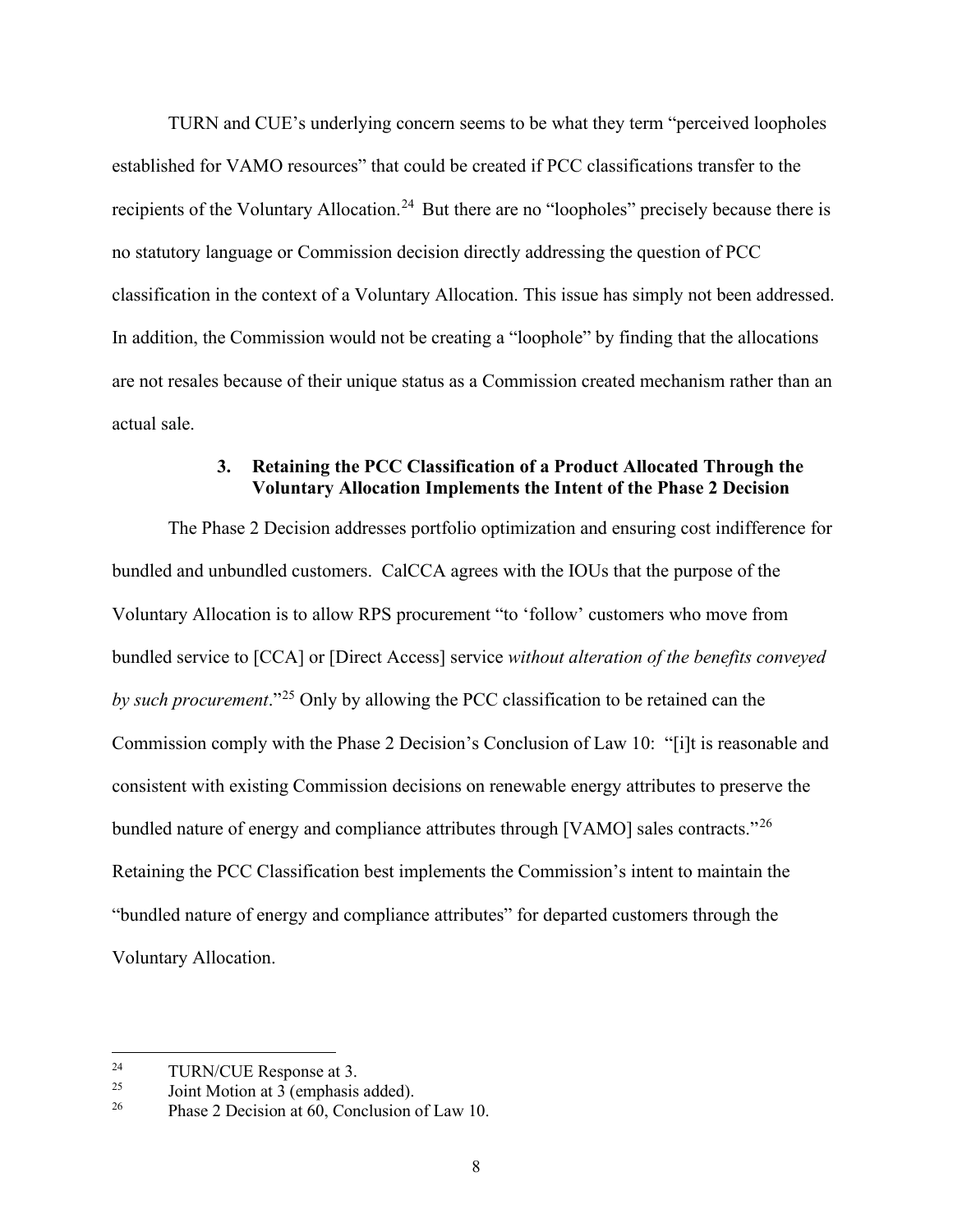For all of the reasons set forth above, Commission should adopt the Joint IOUs'

<span id="page-12-0"></span>recommendation that PCC classifications be retained following the Voluntary Allocation.

**B. RULING QUESTION 2:** *If the Commission determines that PCC-0 designation should be retained for this initial Voluntary Allocation from IOUs to LSEs, how should subsequent resale of these contracts by an LSE affect their REC PCC classification?*

### **1. Subsequent Resales of Contracts by LSEs After the Voluntary Allocation Should Result in Reclassification**

<span id="page-12-1"></span>CalCCA agrees with the Joint IOUs that the allocation recipient LSE's PCC 0

classification should be reclassified on subsequent downstream transfer of the REC from the

recipient LSE to a third party. As set forth in the Joint IOU Motion, "post-allocation resale of a

PCC 0 REC by an IOU or a non-IOU LSE would alter the classification of the PCC 0 REC to

<span id="page-12-2"></span>either PCC 1, PCC 2, or PCC 3 according to the same rules that apply today to any resale."<sup>[27](#page-12-4)</sup>

- **C. RULING QUESTION 3:** *While D.21-05-030 (Table 2) provides a schedule for the VAMO process, it also authorizes the RPS proceeding to adjust the timing and process for the filings. Does our consideration of Voluntary Allocations and PCC classification issues necessitate a change in that schedule? If so, propose a revised schedule and justification for the need to make changes.* 
	- **1. The VAMO Timeline Proposed in the Phase 2 Decision Should be Revised for the Voluntary Allocation to Proceed Only After Commission Resolution of the PCC Classification and IOU Pro Forma Contract Term Issues**

<span id="page-12-3"></span>The Commission's consideration of Voluntary Allocations and PCC classification

necessitates changes to the VAMO process schedule. As noted above, the compliance "value" of

such resources to LSEs depends greatly on the PCC classification that such resources receive.

LSEs will therefore be reluctant to elect their allocation until the PCC classification issue is

resolved. In addition, and as noted in CalCCA's Protests to the IOU Advice Letters proposing

<span id="page-12-4"></span><sup>27</sup> Joint Motion at 4.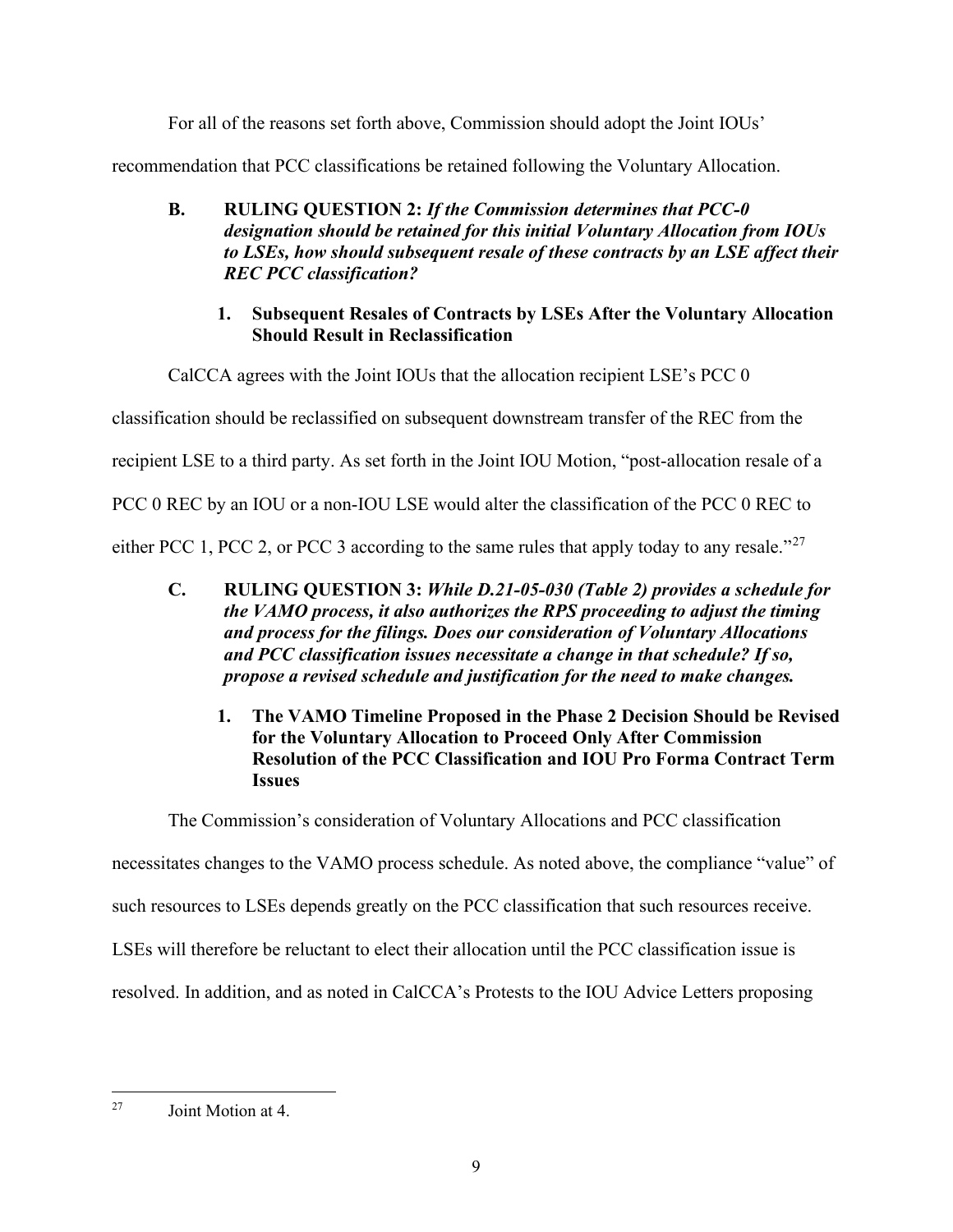their Voluntary Allocation pro forma contracts,[28](#page-13-0) certain IOU contract terms present uncertainties to parties which must be resolved prior to LSEs electing to sign the contracts. Therefore, until both the PCC classification issues and the protests on IOU contract terms are resolved, LSEs are reluctant to participate in the Voluntary Allocation process.

Set forth below is a proposed schedule for the entire VAMO process, with the goal of both Voluntary Allocation and Market Offer deliveries beginning January 1, 2023. The proposed schedule would provide time for CCAs to pursue approval of VAMO contracts, once notified of their allocation share from the IOUs, from their governing boards. Under the schedule, such approval could be sought by the CCAs after receiving guidance from the Commission on the PCC classification issue, and from Energy Division on both the Voluntary Allocation pro forma contract issues and the Market Offer pro forma contract and process issues.

Finally, the schedule for Voluntary Allocation contracting should be revised from the schedule set forth in Phase 2, Table 2. The Ruling cites Table 2 as requiring "Voluntary Allocation contracting [to] commence 21 days after Commission approval of final 2022 RPS Plans."[29](#page-13-1) However, approval of the final 2022 RPS Plans will likely not occur until at least February 2023. As noted in the Commission's April 11, 2022 Ruling regarding issues and schedule for the 2022 RPS Plans, Voluntary Allocation and Market Offer deliveries are anticipated to begin in January 2023.<sup>[30](#page-13-2)</sup> Therefore, as set forth in CalCCA's proposed schedule below, contracting for both the Voluntary Allocation and Market Offer must be complete well in advance of January 2023.

<span id="page-13-0"></span> $\frac{28}{29}$  *See infra, n.* 10.

<span id="page-13-1"></span> $\frac{29}{28}$  Ruling at 2 (citing Phase 2 Decision at 38, Table 2).

<span id="page-13-2"></span><sup>30</sup> *Assigned Commission and Assigned Administrative Law Judge's Ruling Identifying Issues and Schedule of Review for 2022 Renewables Portfolio Standard Procurement Plans and Denying Joint IOUs' Motion to File Advice Letters for Market Offer Process,* R.18-07-003 (Apr. 11, 2022) at 13.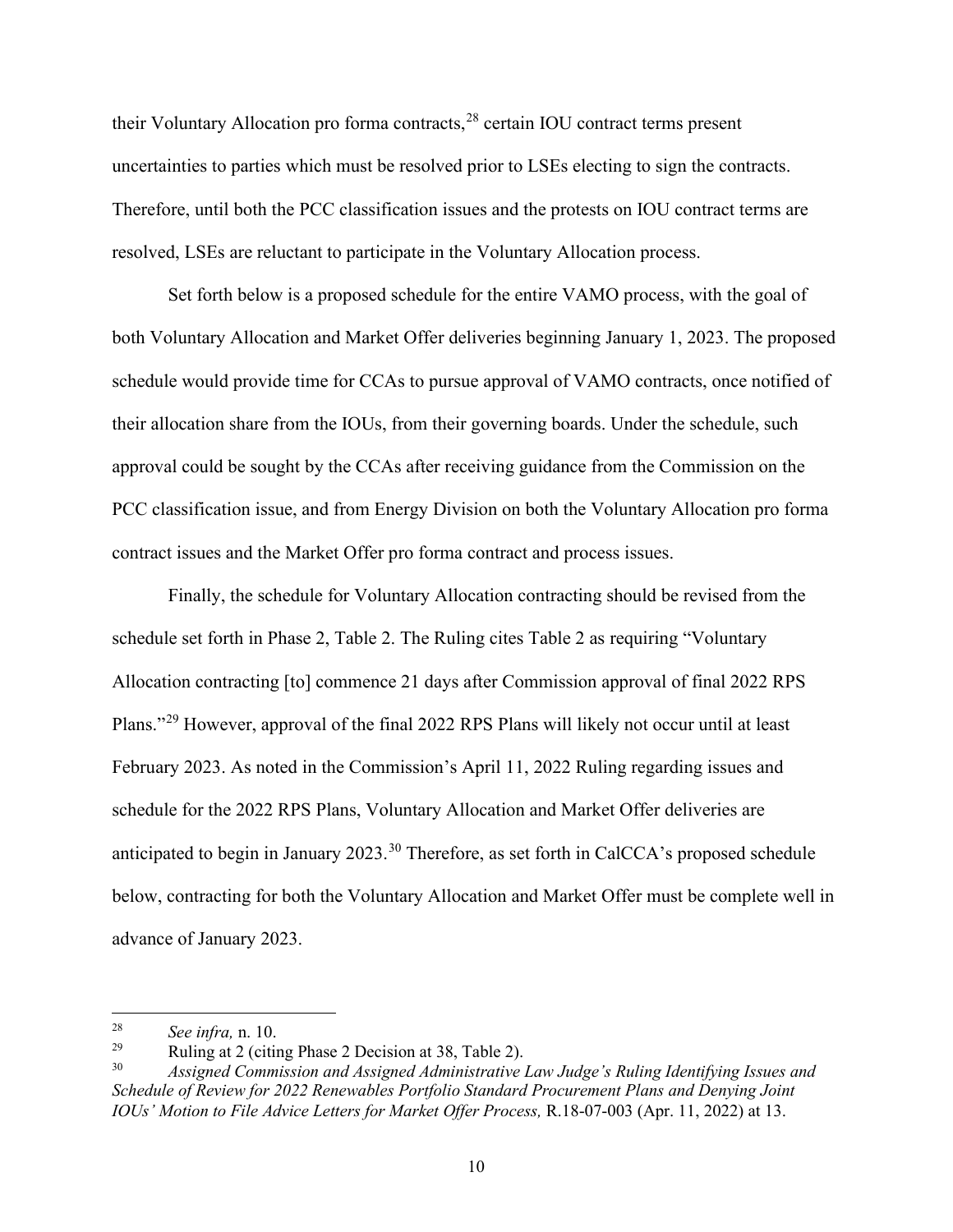# **Table 1: CalCCA Proposed VAMO Schedule**

| <b>VAMO Milestone</b>                                                                           | <b>Date</b>                                                                       |
|-------------------------------------------------------------------------------------------------|-----------------------------------------------------------------------------------|
| Party Comments submitted - PCC Classification/VAMO<br>Schedule                                  | April 28, 2022                                                                    |
| IOU Joint Market Offer (MO) Process Filing                                                      | May 2, 2022                                                                       |
| Proposed Decision - PCC Classification/VAMO Schedule                                            | May 6, 2022 (Shortened<br>Comments Period - Comments<br>$5/13$ , Replies $5/18$ ) |
| <b>IOU Individual MO Process - Confidential Filing</b>                                          | May 16, 2022                                                                      |
| IOUs Complete Process of Informing LSEs of Voluntary<br>Allocation (VA) Shares                  | May 31, 2022                                                                      |
| Final Decision - PCC Classification and VAMO Schedule                                           | June 2, 2022 (Voted on at<br>Commission meeting)                                  |
| Party Comments - IOU MO Process Filing                                                          | June 6, 2022                                                                      |
| Energy Division Action on Tier 2 Voluntary Allocation Pro<br>Forma Contract (VA) Advice Letters | June 9, 2022                                                                      |
| Replies - IOU MO Process                                                                        | June 13, 2022                                                                     |
| IOUs, Small Utilities, ESPs and CCAs file Draft 2022<br>Annual RPS Procurement Plan Filings     | July 1, 2022                                                                      |
| Proposed Decision - MO Process                                                                  | July 18, 2022                                                                     |
| IOUs and LSEs complete process of determining interest in<br>VA elections and sign VA contracts | By July 29, 2022                                                                  |
| <b>Comments - MO Process PD</b>                                                                 | August 8, 2022                                                                    |
| Replies - MO Process PD                                                                         | August 15, 2022                                                                   |
| IOUs submit Motions to Update Draft 2022 RPS<br><b>Procurement Plans</b>                        | August 15, 2022                                                                   |
| Final Decision - MO Process                                                                     | September 15, 2022 (Voted on at<br>Commission meeting)                            |
| Energy Division Action on Tier 2 MO Pro Forma Contract<br><b>Advice Letters</b>                 | September 29, 2022                                                                |
| <b>IOU/LSE MO Contracting Concludes</b>                                                         | November 15, 2022                                                                 |
| Commence VA and MO Deliveries                                                                   | January 1, 2023                                                                   |